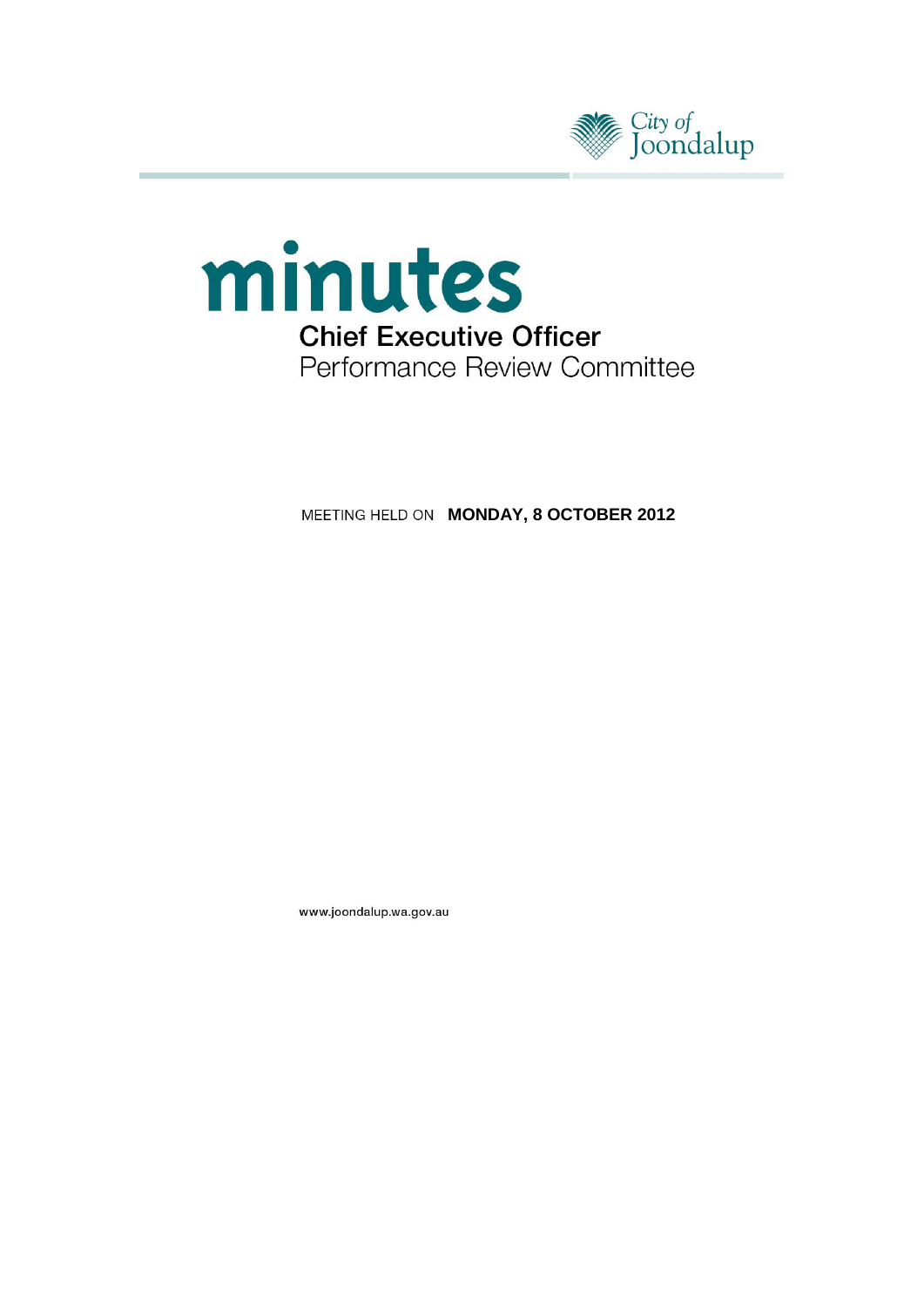# **TABLE OF CONTENTS**

| <b>Item No</b> | <b>Title</b>                                                                   | Page No |
|----------------|--------------------------------------------------------------------------------|---------|
|                | Declaration of Opening                                                         | 3       |
|                | Apologies/Leave of absence                                                     | 3       |
|                | <b>Confirmation of Minutes</b>                                                 | 3       |
|                | Announcements by the Presiding Member without discussion                       | 4       |
|                | <b>Declarations of Interest</b>                                                | 4       |
|                | Identification of matters for which the meeting may sit behind<br>closed doors | 5       |
|                | Petitions and deputations                                                      | 5       |
|                | Reports                                                                        | 6       |
| 1              | Chief Executive Officer concluded Annual Performance<br>Review - [74574]       | 6       |
| $\overline{2}$ | Annual Salary Review - Chief Executive Officer - [74574]                       | 8       |
|                | Motion to go Behind Closed Doors - [08122, 02154]                              | 9       |
| 3              | Chief Executive Officer - Contract of Employment - [74574]                     | 10      |
|                | Motion to go to Open Doors - [08122, 02154]                                    | 11      |
|                | Motions of which previous notice has been given                                | 11      |
|                | Requests for Reports for future consideration                                  | 11      |
|                | Closure                                                                        | 12      |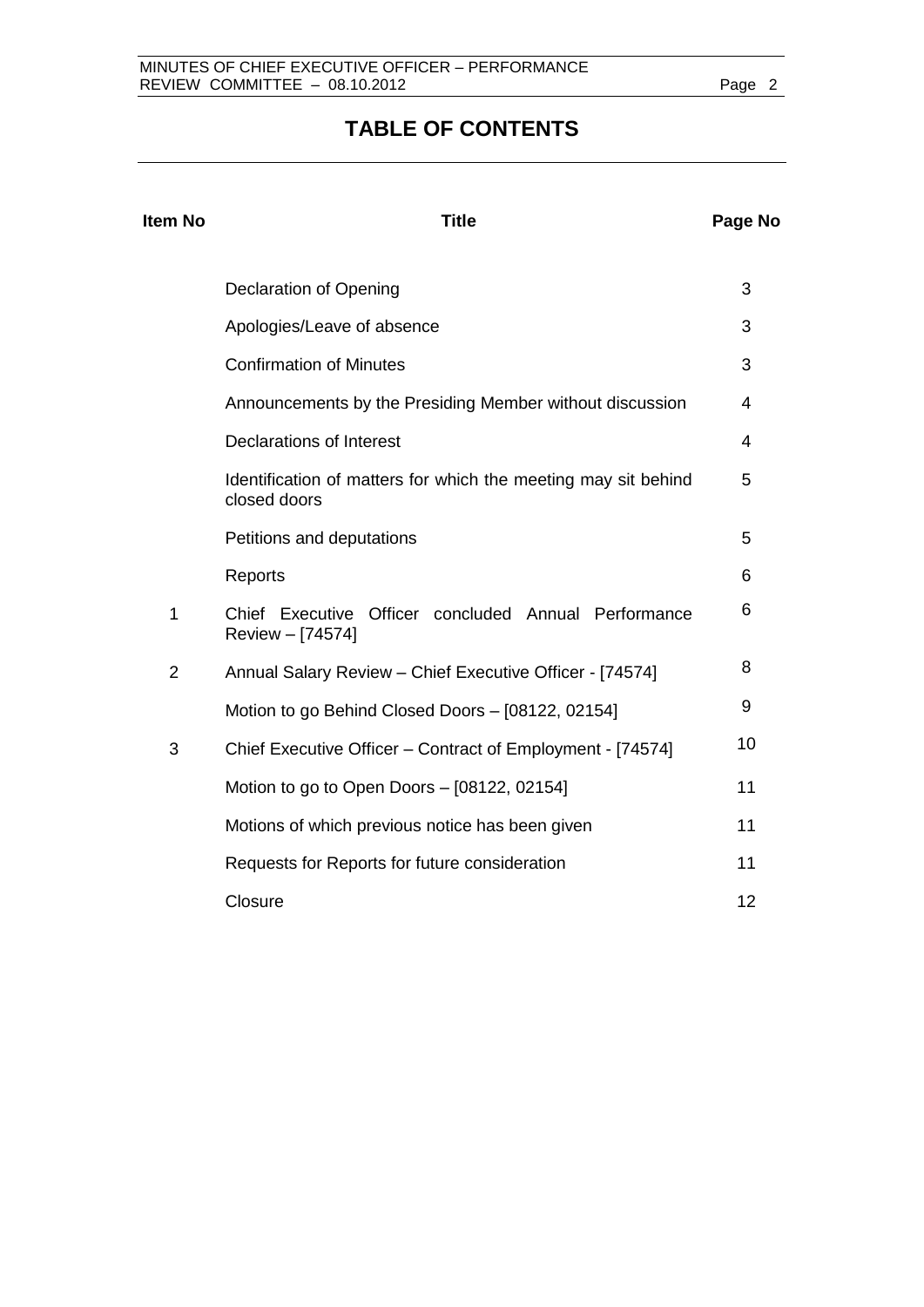# **CITY OF JOONDALUP**

# <span id="page-2-0"></span>**MINUTES OF THE CHIEF EXECUTIVE OFFICER – PERFORMANCE REVIEW COMMITTEE MEETING HELD IN CONFERENCE ROOM 2, JOONDALUP CIVIC CENTRE, BOAS AVENUE, JOONDALUP ON MONDAY, 8 OCTOBER 2012.**

### **ATTENDANCE**

#### **Committee Members:**

| <b>Mayor Troy Pickard</b><br>Cr Geoff Amphlett, JP     | <b>Presiding Member</b><br><b>Deputy Presiding Member</b> |
|--------------------------------------------------------|-----------------------------------------------------------|
| Cr John Chester<br>Cr Tom McLean, JP<br>Cr Mike Norman |                                                           |
| <b>Cr Teresa Ritchie</b><br>Cr Sam Thomas              | (Deputising for Cr Russ Fishwick, JP)                     |

#### **Observers:**

Cr Brian Corr Cr Kerry Hollywood

#### **Officers:**

|  | Mr Mike Tidy | <b>Director Corporate Services</b> | Absent from 7.50pm to 8.37pm |
|--|--------------|------------------------------------|------------------------------|
|--|--------------|------------------------------------|------------------------------|

#### **DECLARATION OF OPENING**

The Presiding Member declared the meeting open at 7.34pm.

#### **APOLOGIES/LEAVE OF ABSENCE**

#### **Leave of Absence previously approved**

| Cr Russ Fishwick, JP | 29 September to 9 November 2012 inclusive |
|----------------------|-------------------------------------------|
| Cr Liam Gobbert      | 20 – 21 November 2012 inclusive           |

#### **CONFIRMATION OF MINUTES**

### MINUTES OF THE CHIEF EXECUTIVE OFFICER – PERFORMANCE REVIEW COMMITTEE MEETING HELD ON 25 SEPTEMBER 2012

**MOVED Cr McLean SECONDED Cr Amphlett that the minutes of the meeting of the Chief Executive Officer – Performance Review Committee held on 25 September 2012 be confirmed as a true and correct record.**

### **The Motion was Put and CARRIED (7/0)**

**In favour of the Motion:** Mayor Pickard, Crs Amphlett, Chester, McLean, Norman, Ritchie and Thomas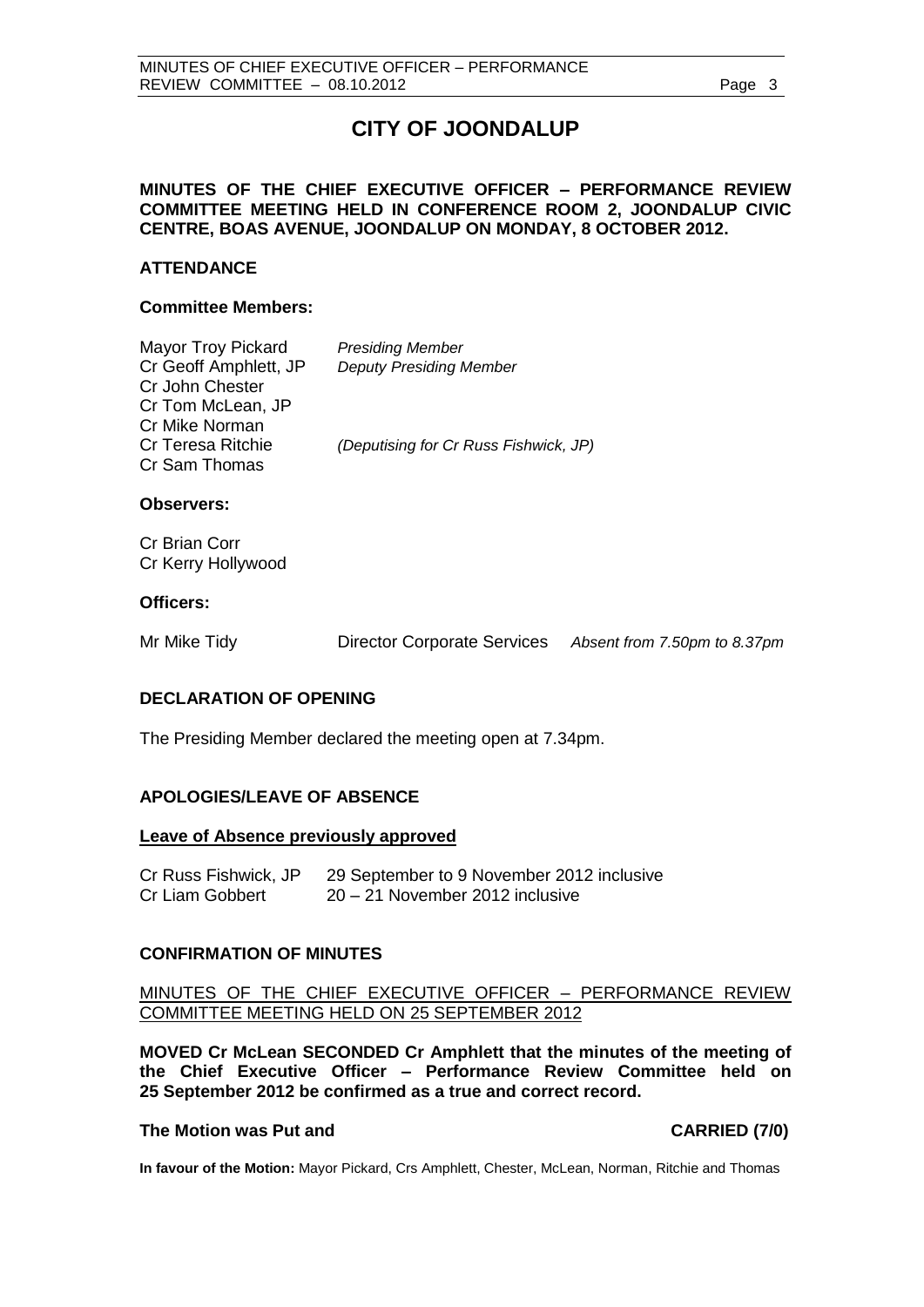# <span id="page-3-0"></span>**ANNOUNCEMENTS BY THE PRESIDING MEMBER WITHOUT DISCUSSION**

Nil.

## **DECLARATIONS OF INTEREST**

#### **Disclosures of financial interest**

A declaration under this section requires that the nature of the interest must be disclosed. Consequently a member who has made a declaration must not preside, participate in, or be present during any discussion or decision-making procedure relating to the matter the subject of the declaration. An employee is required to disclose their financial interest and if required to do so by the Council must disclose the extent of the interest. Employees are required to disclose their financial interests where they are required to present verbal or written reports to the Council. Employees are able to continue to provide advice to the Council in the decision making process if they have disclosed their interest.

| <b>Name/Position</b>      | Mr Garry Hunt, Chief Executive Officer.           |  |  |  |  |  |  |
|---------------------------|---------------------------------------------------|--|--|--|--|--|--|
| Item No/Subject           | Item 1 - Chief Executive Officer Concluded Annual |  |  |  |  |  |  |
|                           | Performance Review.                               |  |  |  |  |  |  |
| <b>Nature of interest</b> | Financial.                                        |  |  |  |  |  |  |
| <b>Extent of Interest</b> | Mr Hunt holds the position of CEO.                |  |  |  |  |  |  |

| <b>Name/Position</b>      | Mr Garry Hunt, Chief Executive Officer.                  |
|---------------------------|----------------------------------------------------------|
| <b>Item No/Subject</b>    | Item 2 - Annual Salary Review - Chief Executive Officer. |
| <b>Nature of interest</b> | Financial.                                               |
| <b>Extent of Interest</b> | Mr Hunt holds the position of CEO.                       |

| <b>Name/Position</b>      | Mr Garry Hunt, Chief Executive Officer.                        |
|---------------------------|----------------------------------------------------------------|
| <b>Item No/Subject</b>    | Item 3 - Chief Executive Officer Contract of Employment.       |
| <b>Nature of interest</b> | I Financial.                                                   |
|                           | <b>Extent of Interest</b>   Mr Hunt holds the position of CEO. |

#### **Disclosures of interest affecting impartiality**

Elected Members (in accordance with Regulation 11 of the *Local Government [Rules of Conduct] Regulations 2007)* and employees (in accordance with the Code of Conduct) are required to declare any interest that may affect their impartiality in considering a matter. This declaration does not restrict any right to participate in or be present during the decision-making process. The Elected Member/employee is also encouraged to disclose the nature of the interest.

| <b>Name/Position</b>      | Mr Mike Tidy, Director Corporate Services.                |  |  |  |  |  |  |  |  |
|---------------------------|-----------------------------------------------------------|--|--|--|--|--|--|--|--|
| <b>Item No/Subject</b>    | Item1 - Chief Executive Officer Concluded Annual          |  |  |  |  |  |  |  |  |
|                           | Performance Review.                                       |  |  |  |  |  |  |  |  |
| <b>Nature of interest</b> | Interest that may affect impartiality.                    |  |  |  |  |  |  |  |  |
| <b>Extent of Interest</b> | Due to the nature of his employment relationship with the |  |  |  |  |  |  |  |  |
|                           | CFO.                                                      |  |  |  |  |  |  |  |  |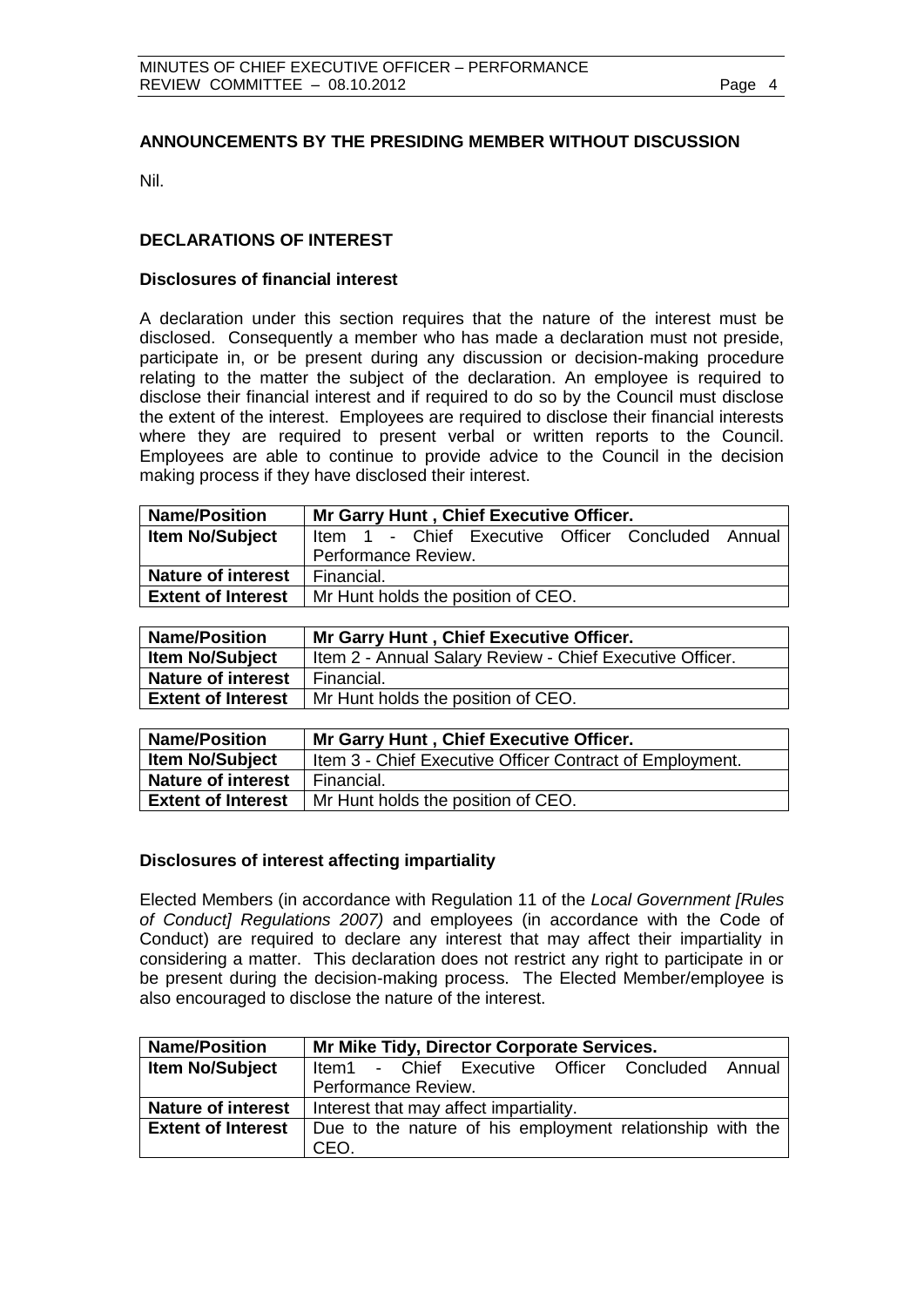<span id="page-4-0"></span>

| <b>Name/Position</b>      | Mr Mike Tidy, Director Corporate Services.                        |  |  |  |  |  |
|---------------------------|-------------------------------------------------------------------|--|--|--|--|--|
| <b>Item No/Subject</b>    | Item 2 - Annual Salary Review - Chief Executive Officer.          |  |  |  |  |  |
| <b>Nature of interest</b> | Interest that may affect impartiality.                            |  |  |  |  |  |
| <b>Extent of Interest</b> | Due to the nature of his employment relationship with the<br>CEO. |  |  |  |  |  |

| <b>Name/Position</b>      | Mr Mike Tidy, Director Corporate Services                         |  |  |  |  |  |  |  |
|---------------------------|-------------------------------------------------------------------|--|--|--|--|--|--|--|
| <b>Item No/Subject</b>    | Item 3 - Chief Executive Officer Contract of Employment           |  |  |  |  |  |  |  |
| <b>Nature of interest</b> | Interest that may affect impartiality                             |  |  |  |  |  |  |  |
| <b>Extent of Interest</b> | Due to the nature of his employment relationship with the<br>CEO. |  |  |  |  |  |  |  |

# **IDENTIFICATION OF MATTERS FOR WHICH THE MEETING MAY SIT BEHIND CLOSED DOORS**

In accordance with Clause 76 of the City's *Standing Orders Local Law 2005*, this meeting was not open to the public.

### **PETITIONS AND DEPUTATIONS**

Nil.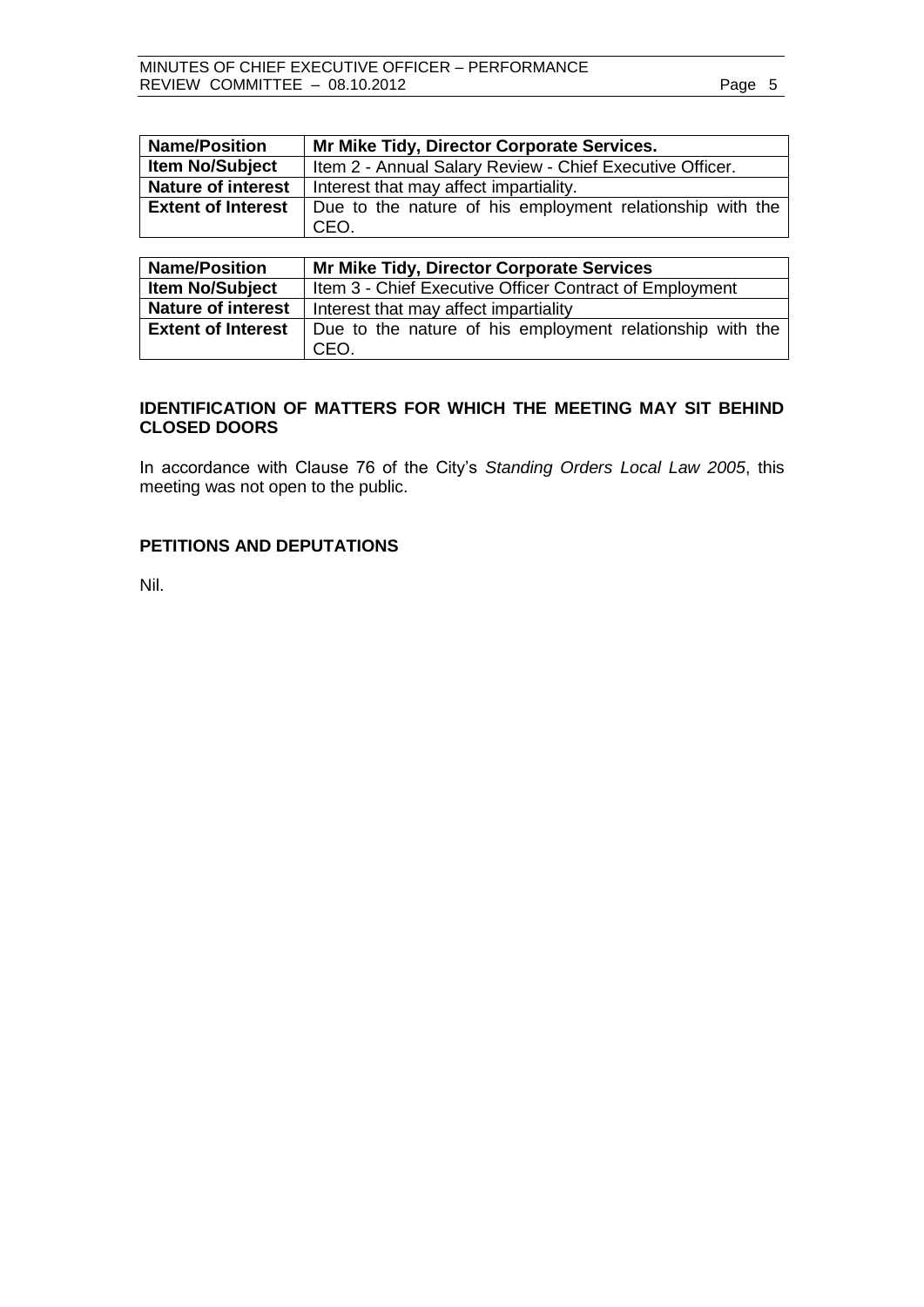## <span id="page-5-0"></span>**REPORTS**

### **Disclosure of financial interest**

| <b>Name/Position</b>   | Mr Garry Hunt, Chief Executive Officer.                        |                                                   |  |  |  |  |  |  |  |
|------------------------|----------------------------------------------------------------|---------------------------------------------------|--|--|--|--|--|--|--|
| <b>Item No/Subject</b> |                                                                | Item 1 - Chief Executive Officer Concluded Annual |  |  |  |  |  |  |  |
|                        | Performance Review.                                            |                                                   |  |  |  |  |  |  |  |
| Nature of interest     | Financial.                                                     |                                                   |  |  |  |  |  |  |  |
|                        | <b>Extent of Interest</b>   Mr Hunt holds the position of CEO. |                                                   |  |  |  |  |  |  |  |

#### **Disclosure of interest affecting impartiality**

| <b>Name/Position</b>      | Mr Mike Tidy, Director Corporate Services.                |  |  |  |  |  |  |  |  |
|---------------------------|-----------------------------------------------------------|--|--|--|--|--|--|--|--|
| <b>Item No/Subject</b>    | Item1 - Chief Executive Officer Concluded Annual          |  |  |  |  |  |  |  |  |
|                           | Performance Review.                                       |  |  |  |  |  |  |  |  |
| <b>Nature of interest</b> | Interest that may affect impartiality.                    |  |  |  |  |  |  |  |  |
| <b>Extent of Interest</b> | Due to the nature of his employment relationship with the |  |  |  |  |  |  |  |  |
|                           | CEO.                                                      |  |  |  |  |  |  |  |  |

# **ITEM 1 CHIEF EXECUTIVE OFFICER CONCLUDED ANNUAL PERFORMANCE REVIEW**

**WARD:** All

- **RESPONSIBLE** Mr Mike Tidy **DIRECTOR:** Corporate Services
- **FILE NUMBER:** 74574, 101515
- **ATTACHMENTS:** Attachment 1 Chief Executive Officer Confidential Concluded Annual Performance Review Report *(Please Note: The Report and Attachment is confidential and will appear in the official Minute Book only)*

This report is confidential in accordance with Section 5.23(2)(a) of the *Local Government Act 1995*, which also permits the meeting to be closed to the public for business relating to the following:

*a matter affecting an employee.*

A full report is provided to Elected Members under separate cover. The report is not for publication.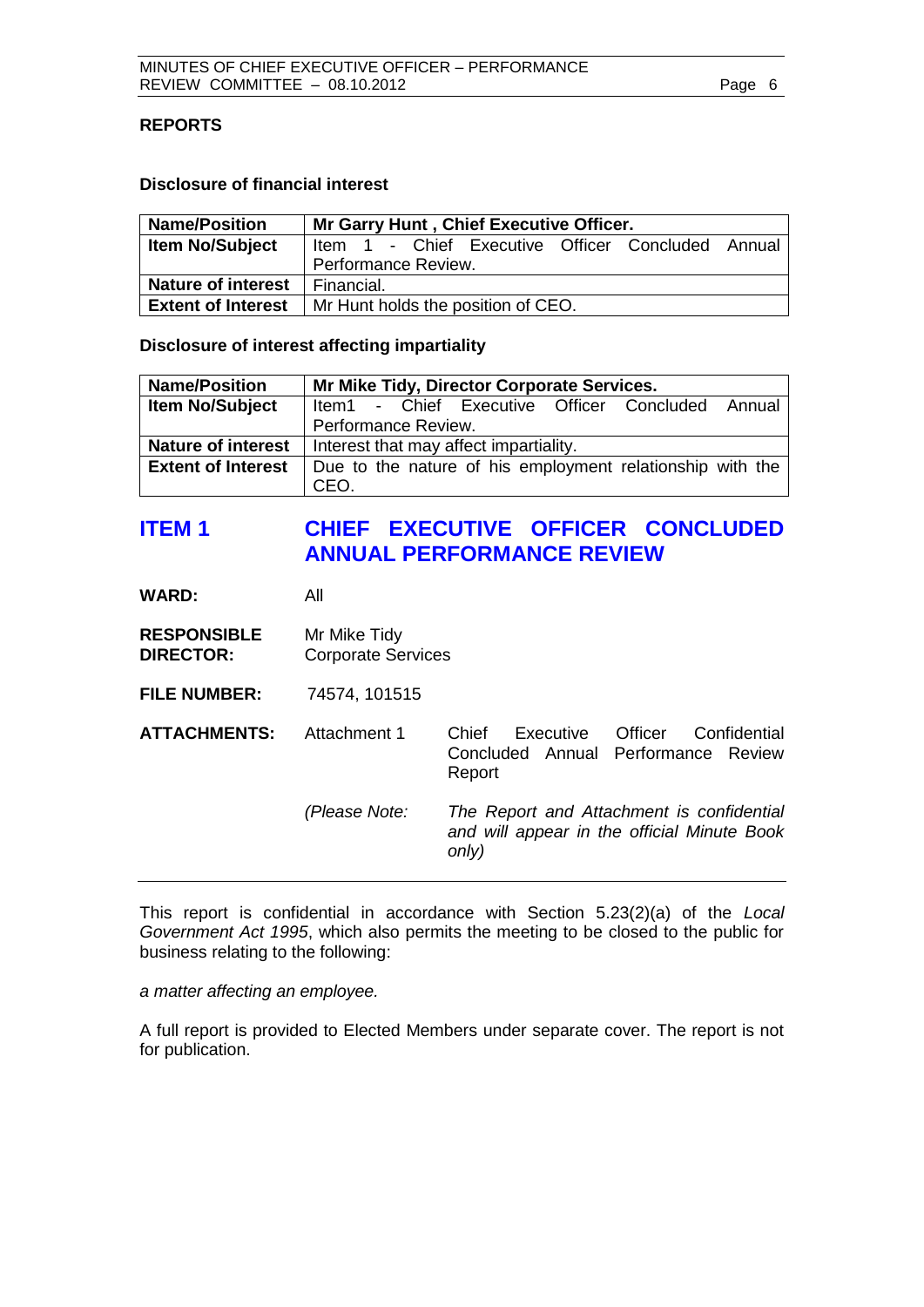#### **OFFICER'S RECOMMENDATION**

That Council:

- 1 ADOPTS the Chief Executive Officer Performance Review Committee's Confidential Concluded Annual Performance Review Report as detailed in Attachment 1 to this Report and endorses the overall rating of …….(to be determined by the Committee);
- 2 ADOPTS the Key Performance Indicators and Measures against each of the Key Result Areas for the next review period 2012/13, as detailed in Attachment 1 to this Report.

#### **MOVED Cr Norman, SECONDED Cr Chester that Council:**

- **1 ADOPTS the Chief Executive Officer - Performance Review Committee's Confidential Concluded Annual Performance Review Report as amended and as detailed in Attachment 1 to this Report and endorses the overall rating of highly satisfactory;**
- **2 REFERS adoption of the Key Performance Indicators and Measures against each of the Key Result Areas for the next review period 2012/13, to a future meeting of the Chief Executive Officer - Performance Review Committee pending formal consideration of Joondalup 2022 by Council; and**
- **3 REQUESTS the Chief Executive Officer to consider the key themes and objectives of Joondalup 2022 in terms of his Key Performance Indicators and Measures for the next review period 2012/13.**

#### **The Motion was Put and CARRIED (7/0)**

**In favour of the Motion:** Mayor Pickard, Crs Amphlett, Chester, McLean, Norman, Ritchie and Thomas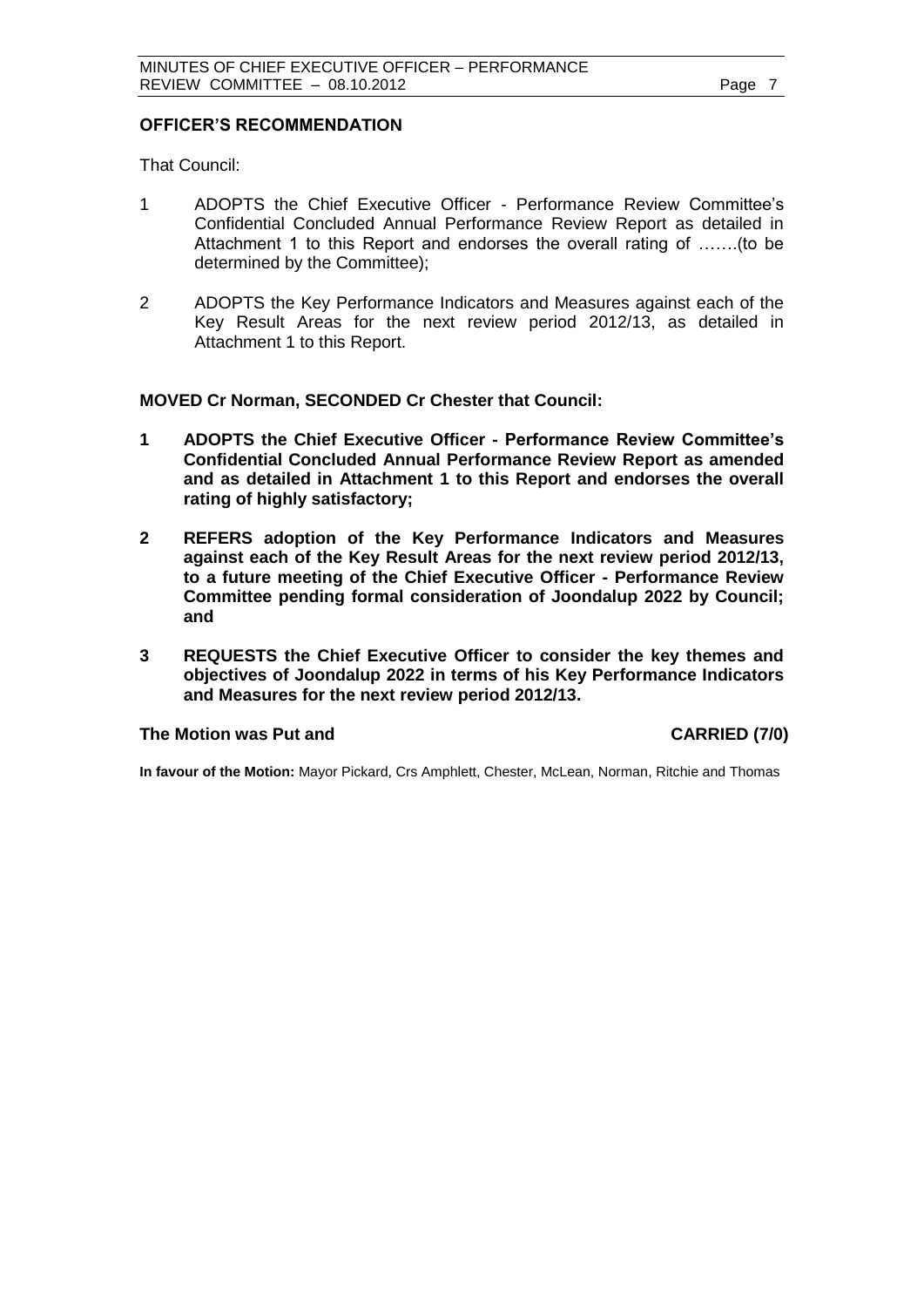#### <span id="page-7-0"></span>**Disclosure of financial interest**

| <b>Name/Position</b>      | Mr Garry Hunt, Chief Executive Officer.                  |
|---------------------------|----------------------------------------------------------|
| <b>Item No/Subject</b>    | Item 2 - Annual Salary Review - Chief Executive Officer. |
| <b>Nature of interest</b> | Financial.                                               |
| <b>Extent of Interest</b> | Mr Hunt holds the position of CEO.                       |

#### **Disclosure of interest affecting impartiality**

| <b>Name/Position</b>      | Mr Mike Tidy, Director Corporate Services.                        |
|---------------------------|-------------------------------------------------------------------|
| <b>Item No/Subject</b>    | Item 2 - Annual Salary Review - Chief Executive Officer.          |
| <b>Nature of interest</b> | Interest that may affect impartiality.                            |
| <b>Extent of Interest</b> | Due to the nature of his employment relationship with the<br>CEO. |

# **ITEM 2 ANNUAL SALARY REVIEW - CHIEF EXECUTIVE OFFICER**

**WARD:** All

- **RESPONSIBLE** Mr Mike Tidy **DIRECTOR:** Corporate Services
- **FILE NUMBER:** 74574, 101515

**ATTACHMENTS:** Attachment 1 Confidential Report Annual Salary Review – Chief Executive Officer

> *(Please Note: The Report and Attachment is confidential and will appear in the official Minute Book only)*

This report is confidential in accordance with Section 5.23(2)(a) of the *Local Government Act 1995*, which also permits the meeting to be closed to the public for business relating to the following:

*a matter affecting an employee.*

A full report is provided to Elected Members under separate cover. The report is not for publication.

# **OFFICER'S RECOMMENDATION**

That the Chief Executive Officer - Performance Review Committee GIVES consideration to the Confidential Report and RESOLVES to make a recommendation to Council on the Annual Salary Review of the Chief Executive Officer.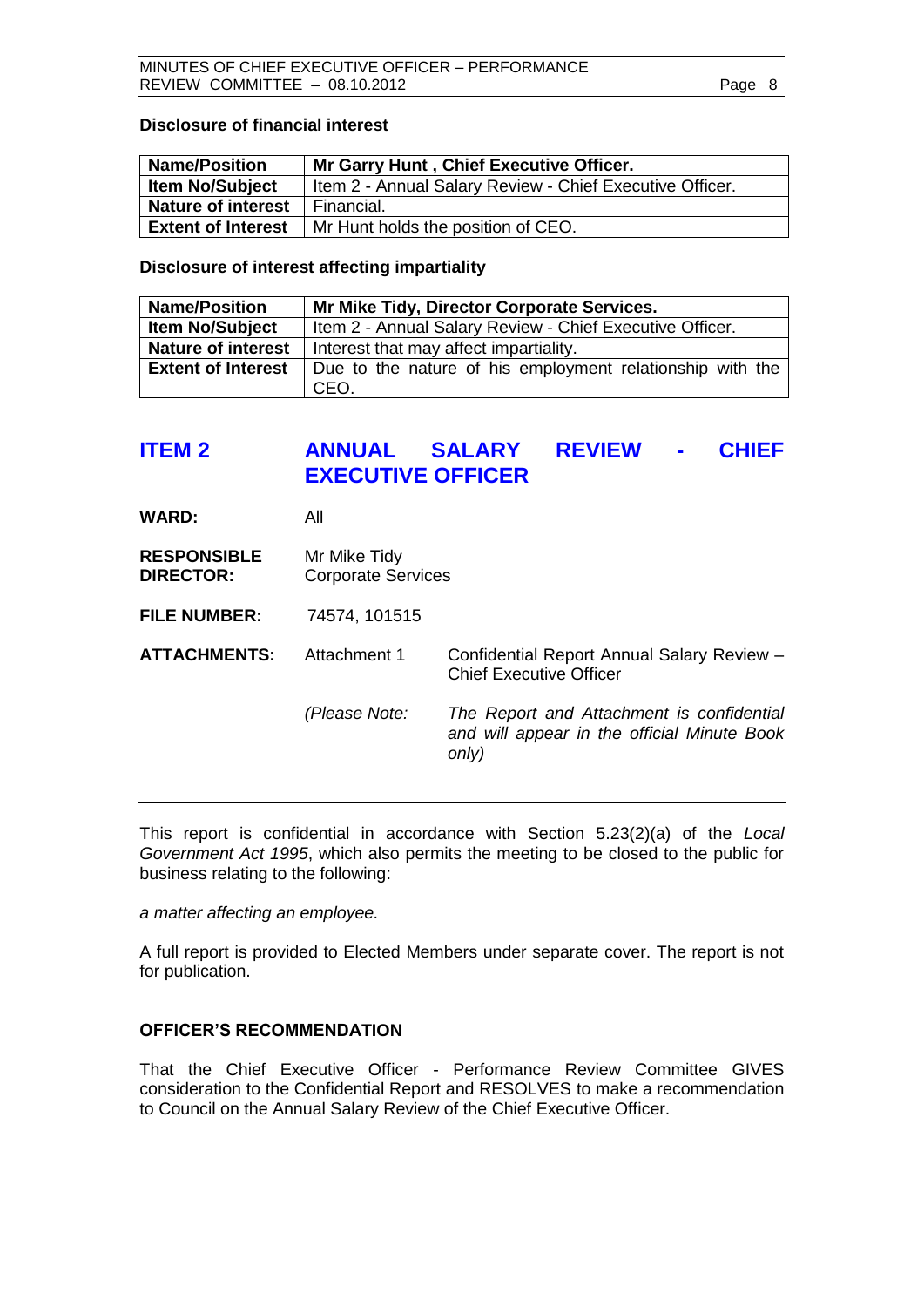## <span id="page-8-0"></span>**MOVED Cr Amphlett, SECONDED Cr Thomas that:**

- **1 The Chief Executive Officer - Performance Review Committee NOTES the confidential report at Attachment 1 to this Report;**
- **2 Council ADOPTS the Chief Executive Officer's total reward package for the 2012 annual salary review with a 4.5% increase to \$341,751.**

#### **The Motion was Put and CARRIED (7/0)**

**In favour of the Motion:** Mayor Pickard, Crs Amphlett, Chester, McLean, Norman, Ritchie and Thomas

# **MOTION TO GO BEHIND CLOSED DOORS – [08122, 02154]**

**MOVED Mayor Pickard, SECONDED Cr McLean that the Chief Executive Officer - Performance Review Committee in accordance with Sections 5.23(2)(a) of the**  *Local Government Act 1995* **and Clause 67 of the City's** *Standing Orders Local Law 2005***, RESOLVES to close the meeting to consider the following item:**

#### **Item 3 Chief Executive Officer Contract of Employment**

#### The Motion was Put and **CARRIED** (7/0)

**In favour of the Motion:** Mayor Pickard, Crs Amphlett, Chester, McLean, Norman, Ritchie and Thomas

*The Director Corporate Services left the meeting at 7.50pm.*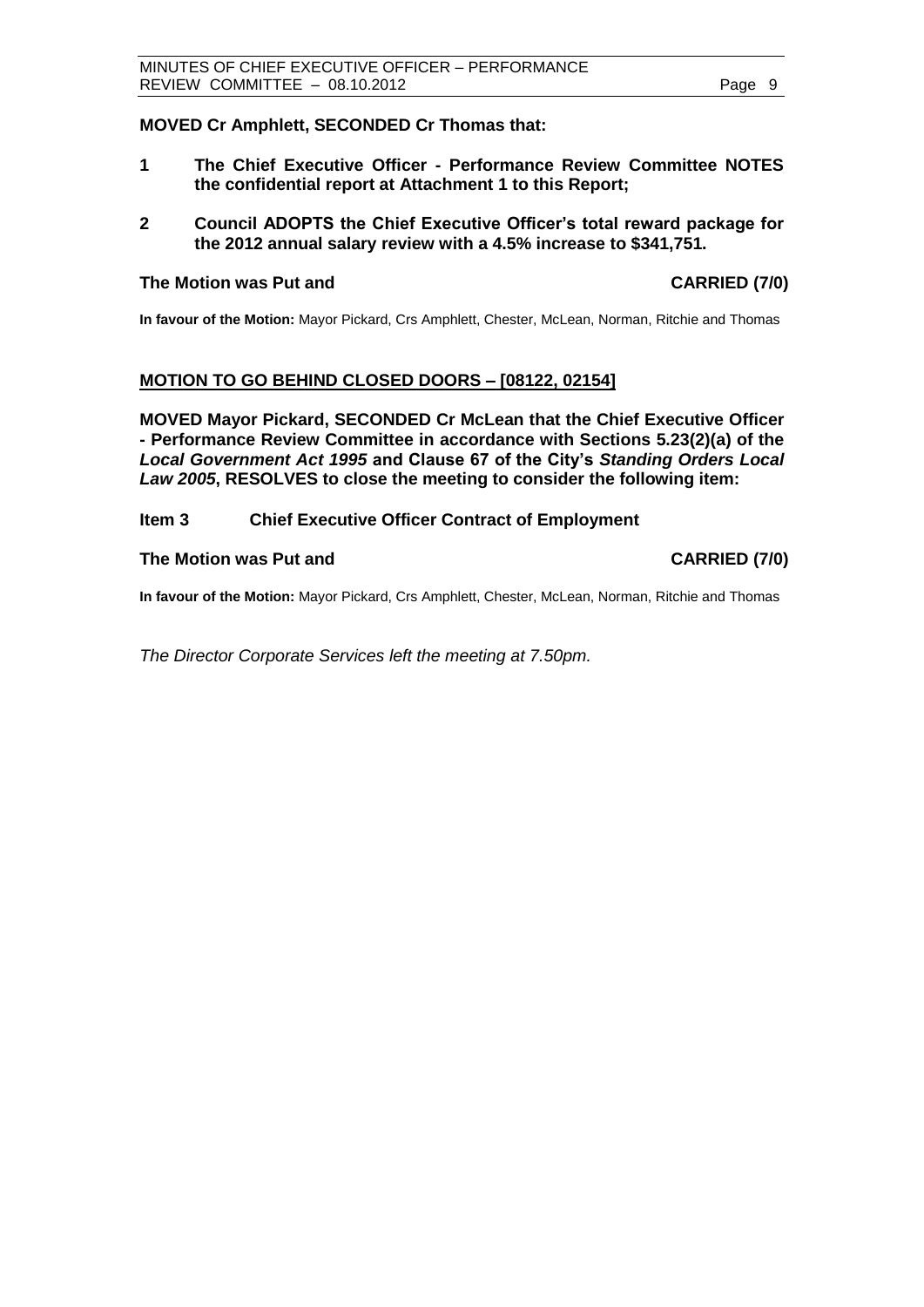#### <span id="page-9-0"></span>**Disclosure of financial interest**

| <b>Name/Position</b>      | Mr Garry Hunt, Chief Executive Officer.                  |
|---------------------------|----------------------------------------------------------|
| <b>Item No/Subject</b>    | Item 3 - Chief Executive Officer Contract of Employment. |
| <b>Nature of interest</b> | I Financial.                                             |
| <b>Extent of Interest</b> | Mr Hunt holds the position of CEO.                       |

## **Disclosure of interest affecting impartiality**

| <b>Name/Position</b>      | Mr Mike Tidy, Director Corporate Services                 |
|---------------------------|-----------------------------------------------------------|
| <b>Item No/Subject</b>    | Item 3 - Chief Executive Officer Contract of Employment   |
| <b>Nature of interest</b> | Interest that may affect impartiality                     |
| <b>Extent of Interest</b> | Due to the nature of his employment relationship with the |
|                           | CEO.                                                      |

# **ITEM 3 CHIEF EXECUTIVE OFFICER CONTRACT OF EMPLOYMENT**

**WARD:** All

**RESPONSIBLE** Mr Mike Tidy **DIRECTOR:** Corporate Services

**FILE NUMBER:** 74574, 101515

**ATTACHMENTS:** Attachment 1 Local Government Operational Guidelines - Appointing a CEO

*(Please Note: The Report is confidential and will appear in* 

*the official Minute Book only)*

This report is confidential in accordance with Section 5.23(2)(a) of the *Local Government Act 1995*, which also permits the meeting to be closed to the public for business relating to the following:

*a matter affecting an employee.*

A full report is provided to Elected Members under separate cover. The report is not for publication.

# **OFFICER'S RECOMMENDATION**

That the Chief Executive Officer - Performance Review Committee NOTES the report on the Chief Executive Officer Contract of Employment.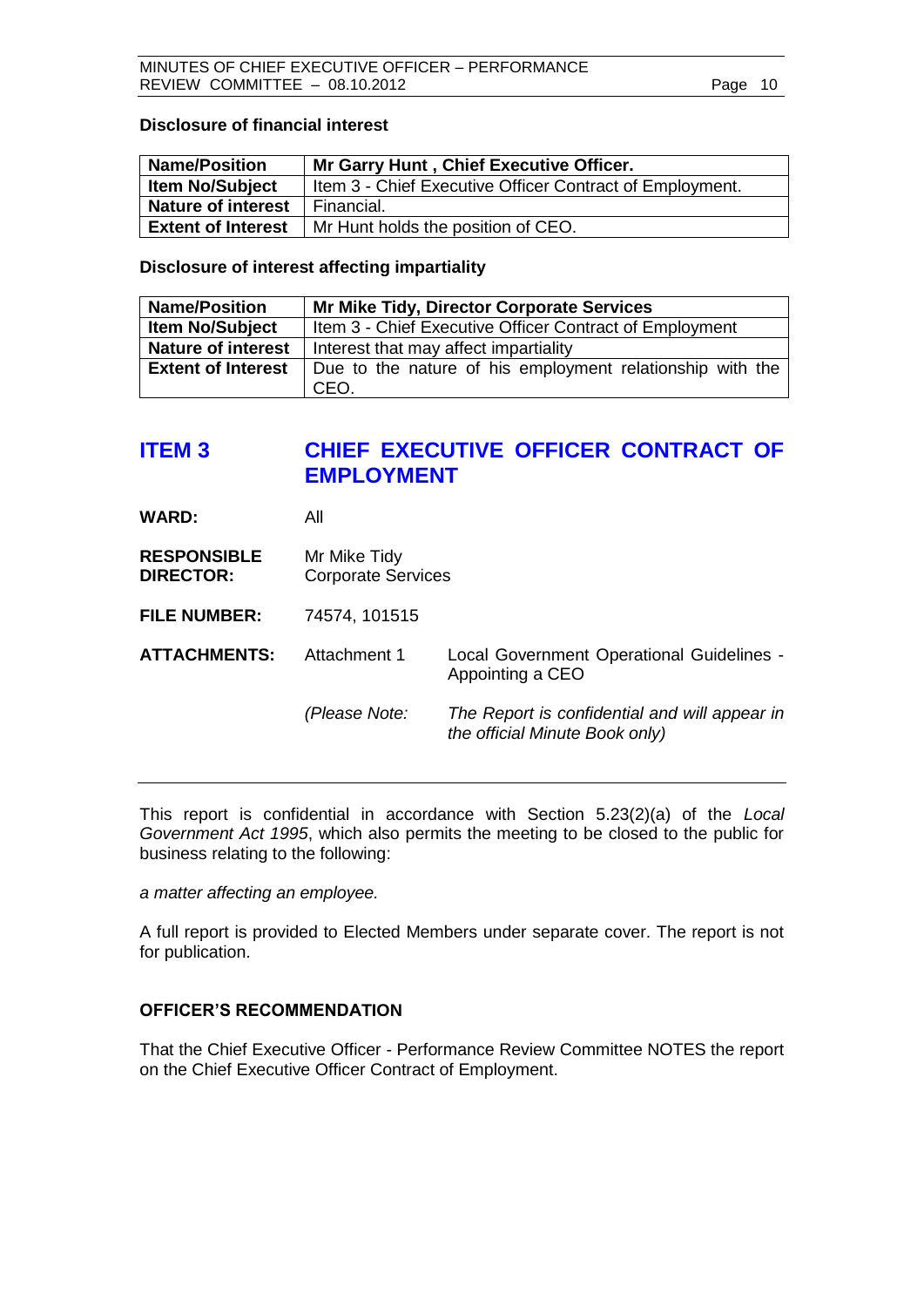<span id="page-10-0"></span>**MOVED Cr Chester, SECONDED Cr McLean that the Chief Executive Officer – Performance Review Committee:**

- **1 DEFERS consideration of an extension to the Chief Executive Officer's Contract of Employment to a future meeting of the Chief Executive Officer – Performance Review Committee to seek input from all Elected Members; and**
- **2 REQUESTS the Presiding Member to seek the Chief Executive Officer's position on an extension to the Chief Executive Officer Contract of Employment.**

### **The Motion was Put and CARRIED (7/0)**

**In favour of the Motion:** Mayor Pickard, Crs Amphlett, Chester, McLean, Norman, Ritchie and Thomas

# **MOTION TO GO TO OPEN DOORS – [08122, 02154]**

**MOVED Cr Chester, SECONDED Cr McLean that the Chief Executive Officer - Performance Review Committee in accordance with Clause 67 of the City's**  *Standing Orders Local Law 2005***, RESOLVES the meeting be now held with OPEN DOORS, to allow the Director Corporate Services to return to the meeting.**

### **The Motion was Put and CARRIED (7/0)**

**In favour of the Motion:** Mayor Pickard, Crs Amphlett, Chester, McLean, Norman, Ritchie and Thomas

*The Director Corporate Services returned to the meeting at 8.37pm.*

# **MOTIONS OF WHICH PREVIOUS NOTICE HAS BEEN GIVEN**

Nil.

# **REQUESTS FOR REPORTS FOR FUTURE CONSIDERATION**

Nil.